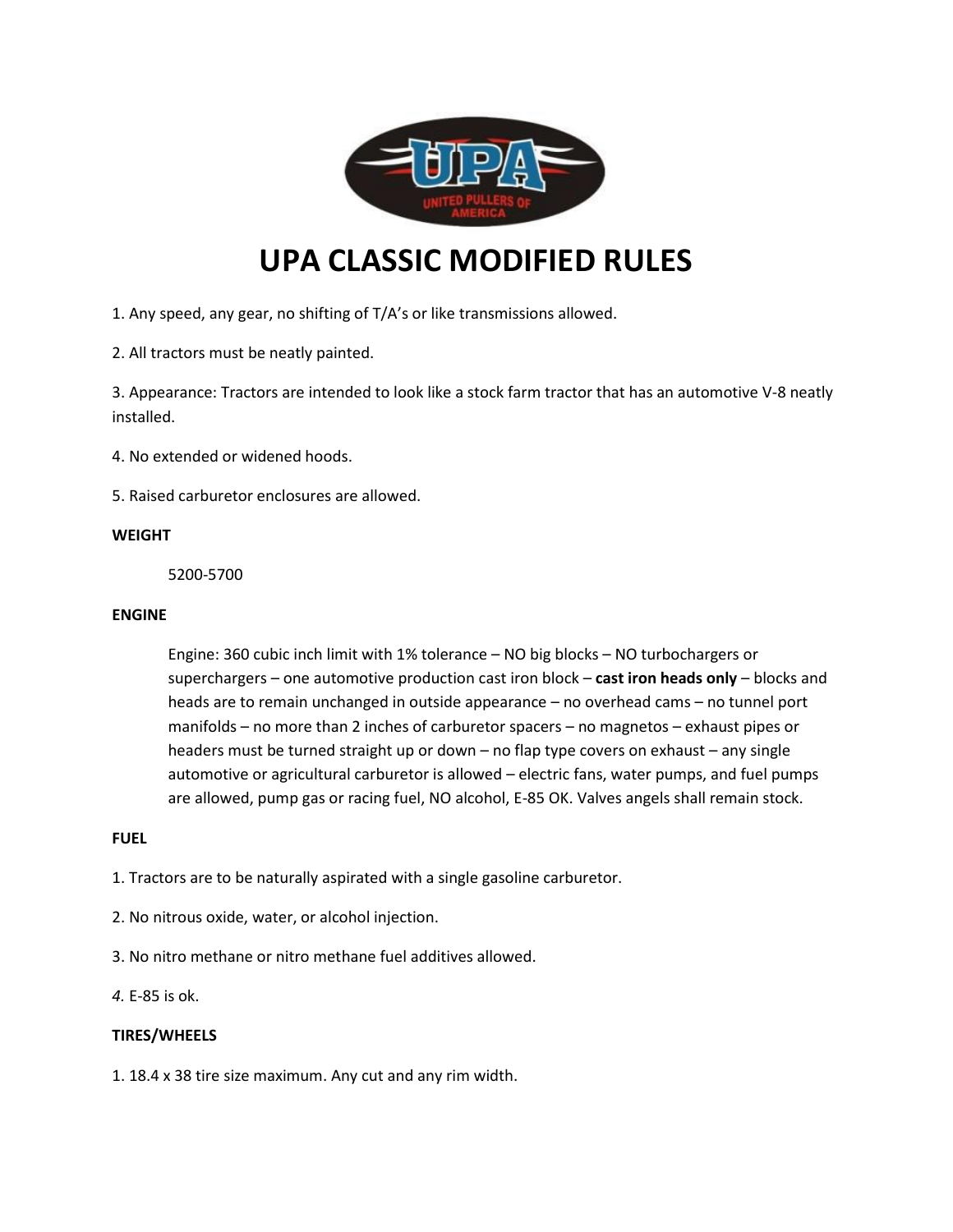#### **CHASSIS**

1. Stock frames or like replacements are allowed. Example: tractors with cast iron tub chassis may convert to side rail frames.

2. Transmission, rear end and axle housings must match factory sheet metal, and hood.

3. No lengthened or widened hoods.

4. ALL tractors must have a wide front

5. Centerline or front axle may be no more than 12" in front of OEM axle location.

6. Batteries and fuel tanks may be remote located in front of grille.

7. No part of tractor including front weights may extend more than 11' in front of the center line of the rear axle.

8. Weights may not extend beyond the rearmost point of the rear tires.

#### **HITCH**

1. Point of the hook must not exceed 20" from the ground or be no less than 18" from the centerline of the rear axle.

2. Adjustable drawbars must be stationary in all directions.

3. Top notch adjuster must not be attached above the centerline of the rear axle.

# **SAFETY**

1. All drivers recommended wear an approved fire suit and must wear a DOT certified helmet.

2. Wheelie bars are required and are required to support the weight of the tractor.

3. Rear mounted kill switch is required. Switch must kill the circuit to the ignition as well as fuel pump(s).

4. "Dead Man" style throttle is required.

5. All tractors must be equipped with roll over protection whether it be of OEM or multiple bar design.

6. Seatbelts are required to be in use while the tractor is hooked to the sled.

7. All tractors must be equipped with rear fenders.